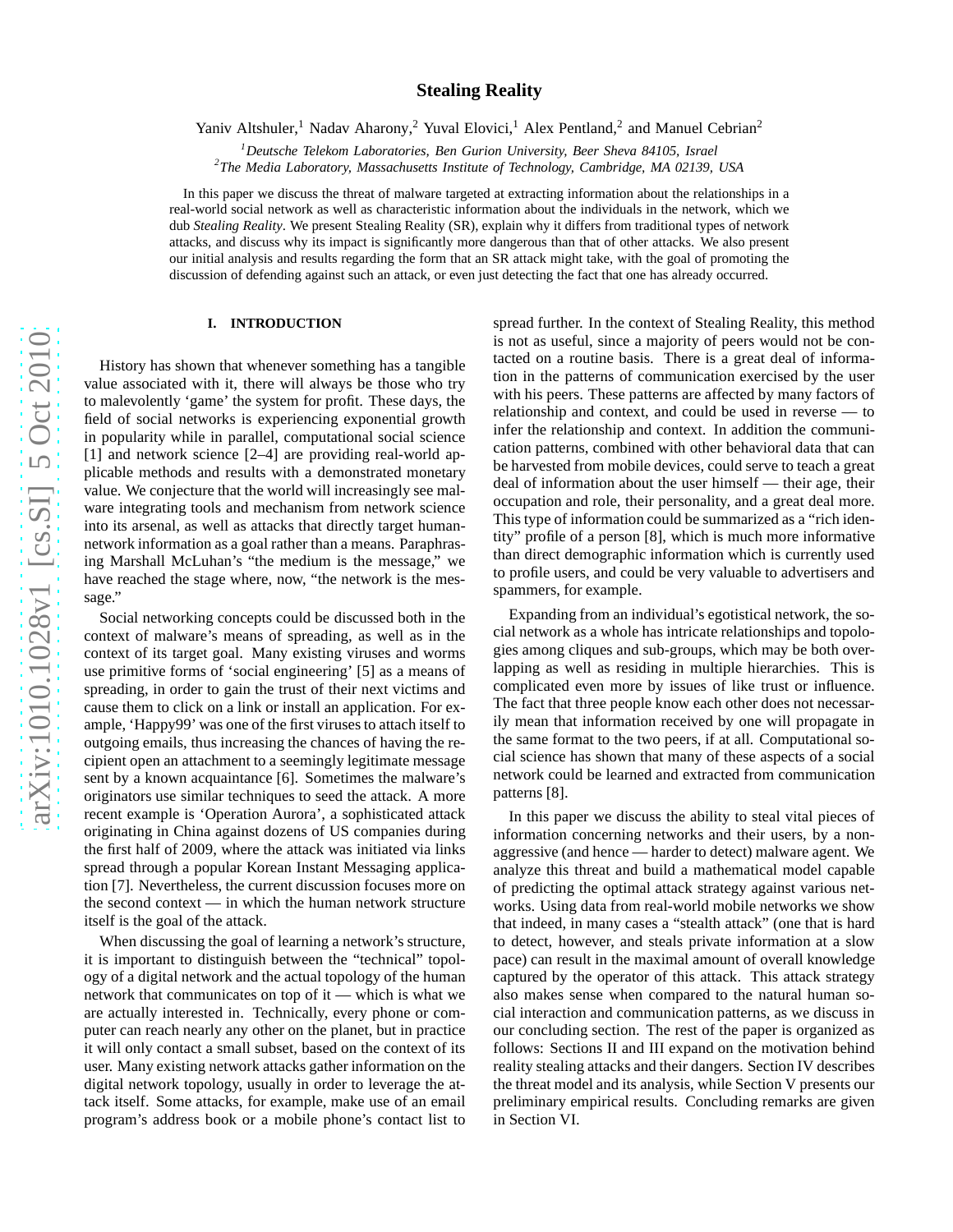

FIG. 1: The evolution of  $\Lambda_S$  as a function of the overall percentage of edges learned, for networks of same number of edges, but different values of Kolmogorov complexity.

## **II. MOTIVATION FOR STEALING REALITY**

Many commercial entities have realized the value of information derived from communication and other behavioral data for a great deal of applications, like marketing campaigns, customer retention, security screening, recommender systems, etc. There is no reason to think that developers of malicious applications will not implement the same methods and algorithms into future malware, or that they have not already started doing so.

There already exist secondary markets for resale of this type of information, such as infochimps.com, or black market sites and chat-rooms for resale of stolen identity information and other illegal data sets [9]. It is reasonable to assume that a social hub's email address would worth more to an advertiser than an edge node. It is also reasonable to assume that a person meeting the profile of a student might be priced differently than that of a corporate executive or a homemaker. There are already companies operating in the legal grey area, which engage in the collection of email and demographic information with the intention of selling it [10]. Why work hard when one can set loose automatic agents that would collect the same if not better quality information? Wang et al. predict that once the market share of any specific mobile operating system reaches a computable phase transition point, viruses could pose a serious threat to mobile communications [11].

One might also imagine companies performing this types of attacks on a competitor's customers (to figure out which customers to try and recruit), or even operations performed by one country on another. Finally, the results of an SR attack might be later used for selecting the best targets for future attacks or configuring the 'social engineering' components of other attacks.

## **III. WHY STEALING REALITY ATTACKS ARE SO DANGEROUS**

One of the biggest risks of real world social network information being stolen is that this type is very static, especially when compared to traditional targets of malicious attacks. Data network topologies and identifiers could be replaced with the press of a button. The same goes for passwords, usernames, or credit cards. An infected computer could be wiped and re-installed. An online email, instant messenger, or social networking account could be easily replaced with a similar one, and the users' contacts can be quickly warned of the original account's breach.

However, it is much harder to change one's network of real world, person-to-person relationships, friendships, or family ties. The victim of a "behavioral pattern" theft cannot easily change her behavior and life patterns. Plus this type of information, once out, would be very hard to contain. In addition, once the information has been extracted in digital form, it would be quite hard if not impossible to make sure that all copies have been deleted.

There are many stories in recent years of "reality" information being stolen and irreversibly be put in the open. In 2008, real life identity information of millions of Korean citizens was stolen in a series of malicious attacks and posted for sale [7]. In 2007, Israel Ministry of Interior's database with information on all of the country's citizens was leaked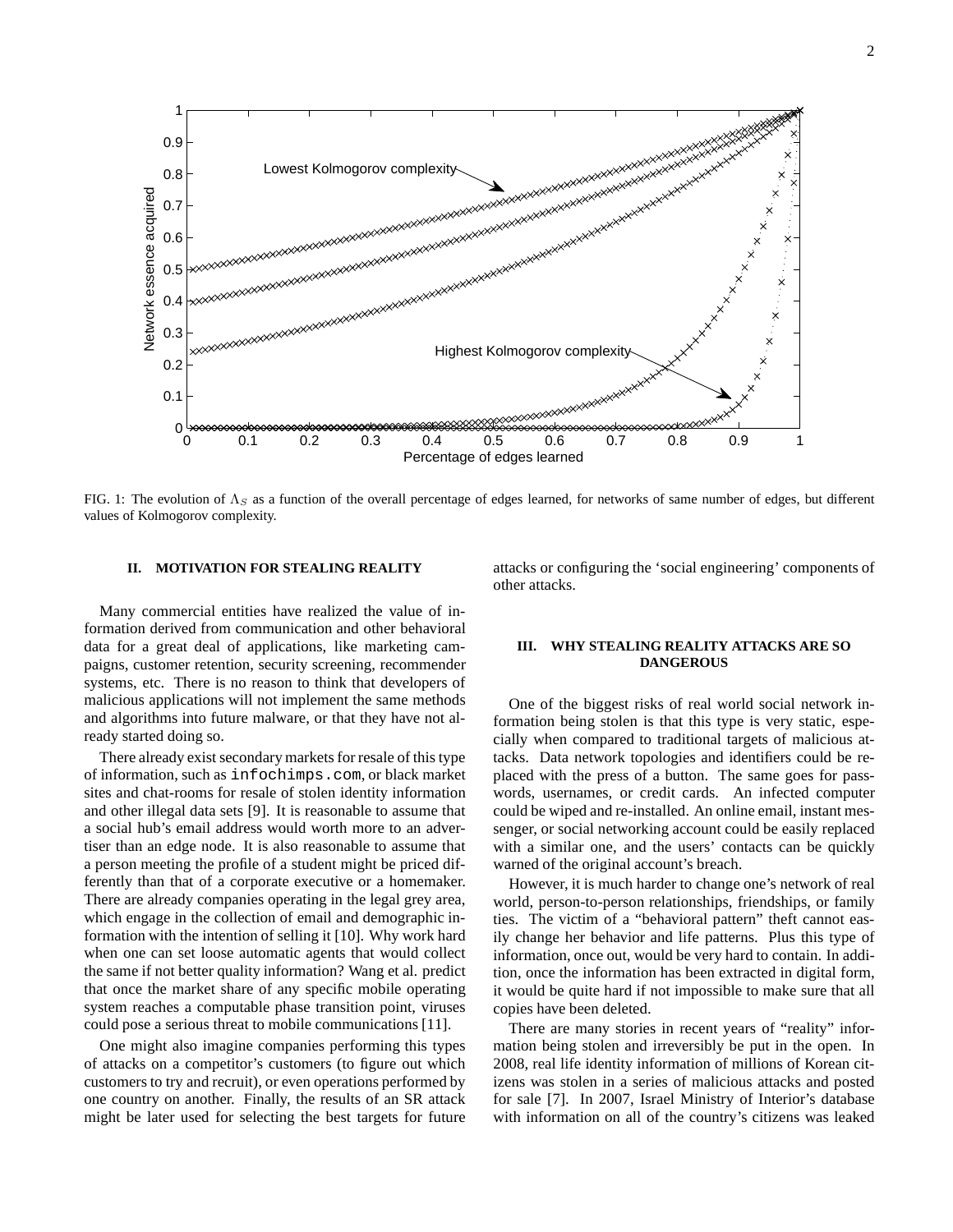

FIG. 2: An illustration of the *easily learnable network* notion. The graph depicts the critical learning threshold  $\hat{\Lambda}_E$  for networks of 1,000,000 nodes, as a function of increasing values of the Kolmogorov complexity. Notice how networks for which  $K_E < \max\left\{0, |E| - \frac{|E|}{\ln(|E|)}\right\}$  $\int$  are easily learnable, while more complex networks require significantly larger amounts of information in order to be able to accelerate the network learning process.

and posted on the Web [12]. Just these days, a court sill has to rule whether the database of bankrupt gay dating site for teenagers will be sold to raise money for repaying its creditors. The site includes personal information of over a million teenage boys [13]. In all of these cases, once the information is out, there is no way back, and the damage is felt for a long time thereafter. In a recent Wall Street Journal interview, Google CEO Eric Schmidt referred to the possibility that people in the future might choose to legally change their name in order to detach themselves from embarrassing "reality" information publically exposed in social networking sites [14]. Speculative as this might be, it demonstrates the sensitivity and challenges in recovering from leakage of real-life information, whether by youthful carelessnes or by malicious extraction through an attack.

For this reason, Stealing Reality attacks are much more dangerous than traditional malware attacks. The difference between SR attacks vs. more traditional forms of attacks should be treated with the same graveness as nonconventional weapons compared to conventional ones. The remainder of this document presents our initial analysis and results regarding the form that an SR attack might take, in contrast to the characteristics of conventional malware attacks.

## **IV. THREAT MODEL**

In this section we describe and analyze the threat model. First, we define the attacker's goals in the terms of our model, and develop a quantitative measure for assessing the progress in achieving these goals. Then, we present an analytical model to predict the success rate of various attacks. Finally, we provide an assessment for the best strategies for devising such an attack. We demonstrate both based on analytical models as well as using real mobile network data, that in many cases the best attack strategy is counter intuitively a "lowaggressiveness attack". Besides yielding the best outcome for the attacker, such an attack may also deceive existing monitoring tool, due to its low traffic volumes and the fact that it imitates natural end-user communication patterns (or even "piggibacks" on actual messages).

#### **A. Network Model**

We shall model the network as an undirected graph  $G(V, E)$ . The difficulty of learning the relevant information of the network's nodes and edges may be different for different nodes and for different edges. In general, we denote the probability that vertex u was successfully "learned" or "acquired" by an attacking agent that was installed on  $u$  at time 0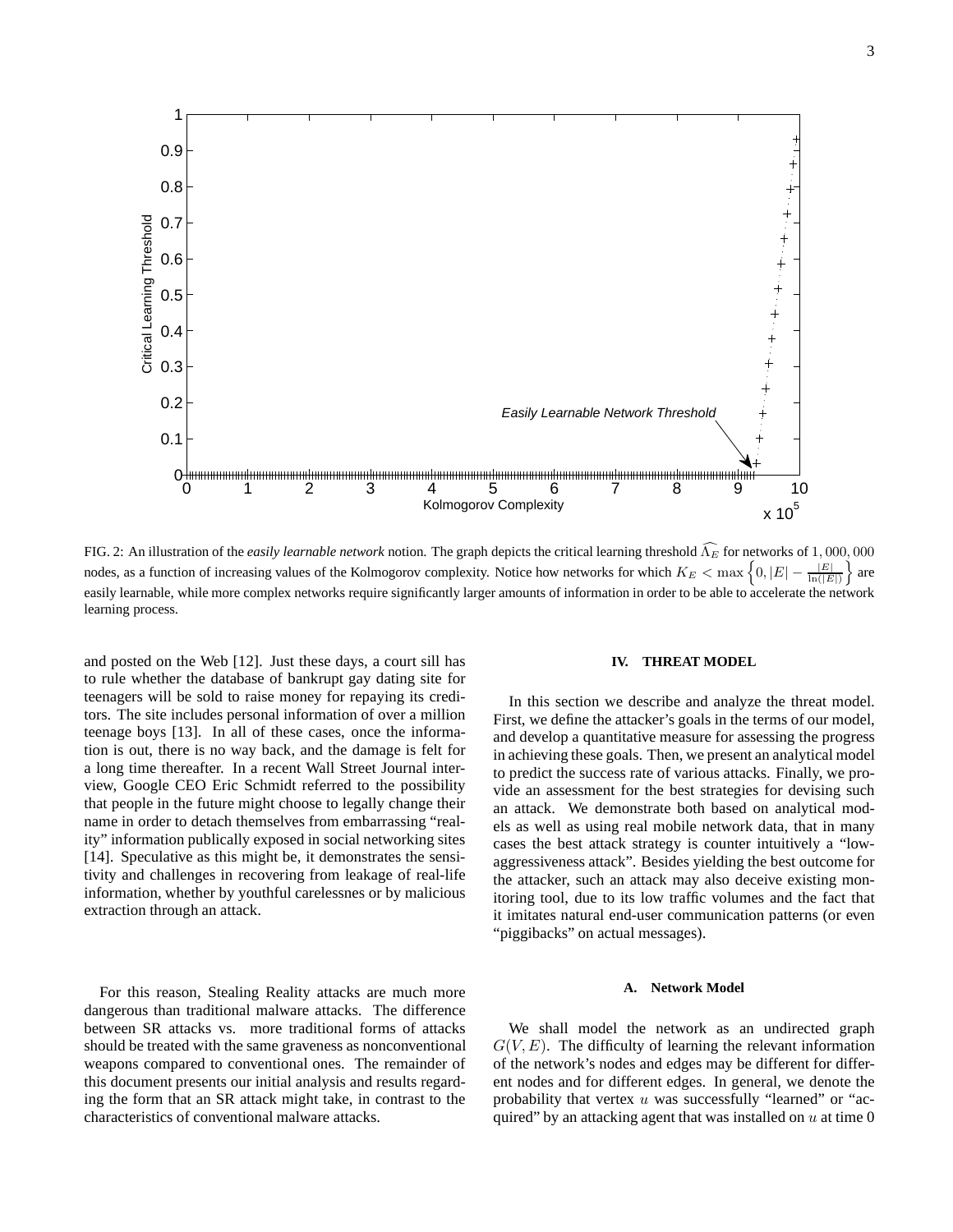0.4 0.35 Percentage of the information collected Percentage of the information collected 0.3 Edges Information 0.25 0.2 0.15 Vertices Information 0.1 0.05  $0^\mathsf{C}_0$ 0 0.1 0.2 0.3 0.4 0.5 0.6 0.7 0.8 0.9 1 Attack spreading rate

FIG. 3: An observational study of the overall amount of data that can be captured as a function of  $\rho$ —the attack's aggressiveness. Notice the local maximum around  $\rho = 0.5$  that is outperformed by the global maximum at  $\rho = 0.04$ .

as  $p_V(u, t)$ . Similarly, we shall denote the probability that an edge  $e(u, v)$  was successfully learned at time t by an agent installed on it at time 0 as  $p_E(u, t)$ . We shall denote the presence of an attacking agent on a vertex  $u$  at time  $t$  by the following Boolean indicator:

$$
I_u(t) = 1
$$
 iff u is infected at time t

Similarly, we shall denote the presence of an attacking agent on an edge  $e(u, v)$  at time t as:

## $I_e(t) = 1$  *iff either* u *or* v *or both are infected at time t*

For each vertex u and edge e, let the times  $T_u$  and  $T_e$  denote their initial time of infection.

#### **B. Attacker's Goal: Stealing Reality**

As information about the network itself has become a worthy cause for an attack, the attacker's motivation is stealing as much properties related to the network's social topology as possible. The percentage of vertices-related information acquired at time  $t$  is therefore:

$$
\Lambda_V(t) = \frac{1}{|V|} \sum_{u \in V} I_u(t) \cdot p_V(u, t - T_u)
$$

Similarly, the percentage of edges-related information acquired at time  $t$  is :

$$
\Lambda_E(t) = \frac{1}{|E|} \sum_{e \in E} I_e(t) \cdot p_E(e, t - T_e)
$$

As an extension in the spirit of *Metcalfe's* [15] and *Reed's Law* [16], a strong value emerges from learning the "social principles" behind a network. Understanding essence behind the implied social network is more valuable (and also requires much more information in order to learn) as the information it encapsulates is greater. For example, let us imagine the following two mobile social networks:

- 1. For every two users  $u_i$ ,  $u_j$ , the users are connected if and only if they joined the network on the same month.
- 2. For every two users  $u_i$ ,  $u_j$ , the users are connected in probability  $p = \frac{1}{2}$ .

It is easy to see that given a relatively small subset of network 1, the logic behind its social network can be discovered quite easily. Once this logic is discovered, the rest of the network can automatically be generated (as edges are added exactly for pairs of users who joined the network at the same month). Specifically, for every value of  $\epsilon$  we can calculate a relatively small number of queries that we should ask in order to be able to restore the complete network with mistake probability of  $1 - \epsilon$ . However, for network 2 the situation is much different, as the only strategy for accurately obtaining the network is actually discovering all the edges it comprised of.

Let us denote by  $K_E$  the *Kolmogorov Complexity* [17] of the network, namely — the minimal number of bit required in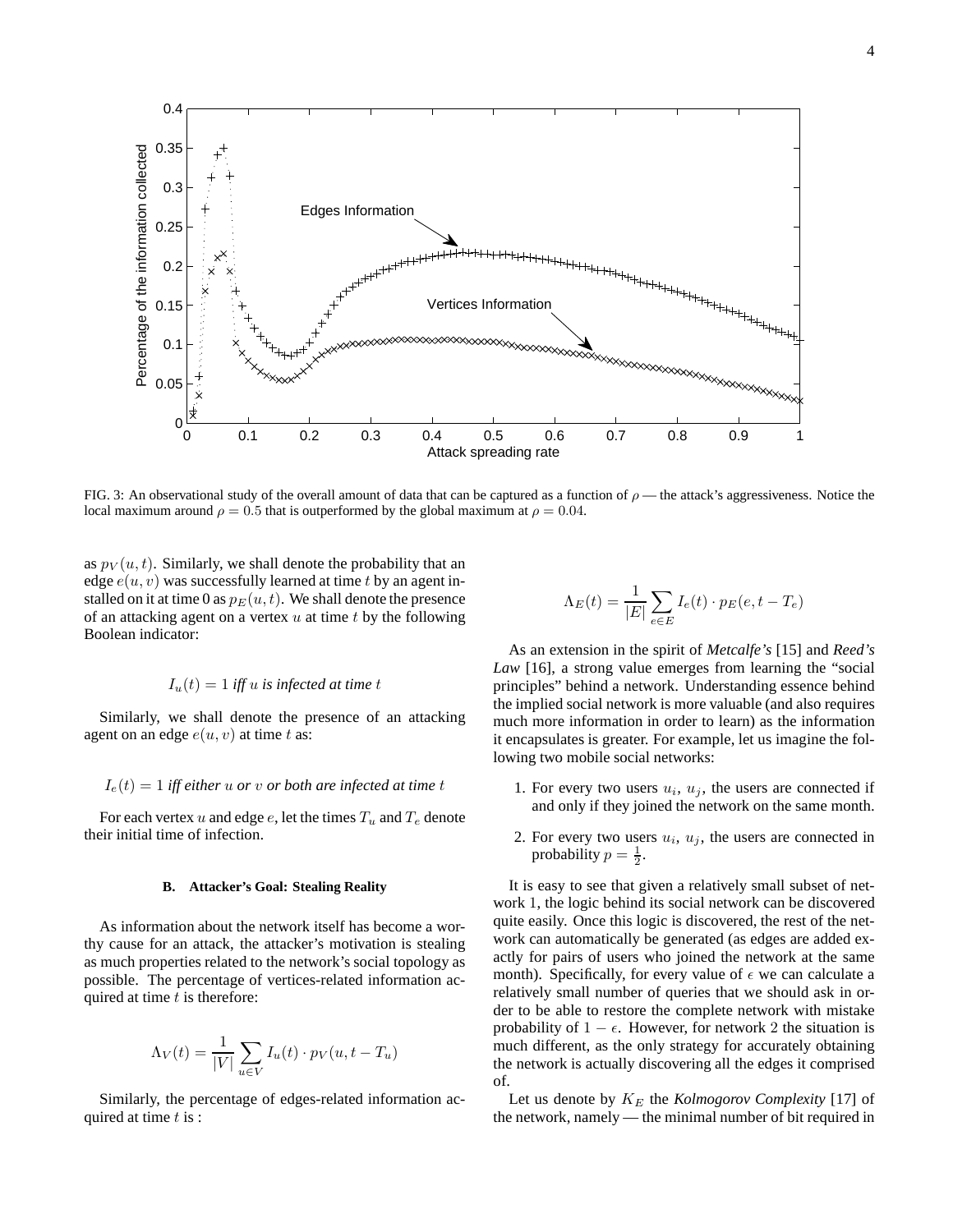

FIG. 4: An extensive study of a real-life mobile network of 7, 706 nodes and 17, 404 edges. Each graph presents the performance of a Stealing Reality attack for a specific different set of values of  $\alpha, \beta, \sigma, M, r_i$ . The performance is measured as the percentage of information acquired, as a function of the infection rate  $\rho$ . The scenarios that are presented in this figure demonstrate a global optimum of the attack performance for very low values of  $\rho$ . In other words, for many different scenarios it is best to use a very non-aggressive attack, which would result in maximizing the amount of network information obtained. Values of  $\alpha$  and  $\beta$  which had demonstrated this behavior were between 10 and 500. Values of  $r_i$  were between 0.1 and 100, whereas the values of  $\sigma$  were between 0.1 and 12. The values of M were between 0.1 and 30. It is interesting to mention that for high values of  $\alpha$  and  $\beta$ , low values of M did display this phenomenon while high values of M did not.

order to "code" the network in such a way that it could later be completely restored. As the number of vertices  $|V|$  is assumed to be known, the essence of the network is coded in its edges. Dividing the number of edges learned  $|E|\Lambda_E(t)$  by the number of "redundant edges"  $|E| - K_E$  yields the amount of information learned at time  $t$ . Following a similar logic of *Reed's Law* we shall evaluate the benefit of the learning process proportionally to the number of combinations that can be composed from the information learned. Normalizing it by the number of edges, we shall receive the following measurement for the social essence learned:

$$
\Lambda_S(t)=2^{\frac{|E|\Lambda_E(t)-|E|}{|E|-K_E}}
$$

The attacker in interested in maximizing the values of  $\Lambda_V(t)$ ,  $\Lambda_E(t)$  and  $\Lambda_S(t)$ . The evolution of the  $\Lambda_S$ , the social essence of the network, as a function of the "complexity hardness" of the network is illustrated in Figure 1.

## **C. Attack Analysis**

We assume that the learning process of vertices and edges follows the well-known *Gompertz* function, namely:

$$
\forall e_t \in E \quad , \quad p_E(e, t) = e^{-\alpha e^{-r_i(t)}}
$$

$$
\forall u_t \in V \quad , \quad p_V(u, t) = e^{-\beta e^{-r_i(t)}}
$$

with  $\alpha$  and  $\beta$  representing the efficiency of the learning mechanism used by the attacker, as well as the amount of information that is immediately obtained upon installation.  $r_i$  denotes the learning rate of each edge vertex, determined by the activity level of the edge vertex (namely — accumulation of new information). Variable  $r_i$  is also used for normalizing  $\alpha$ and  $\beta$ . Hence, the attack success rates can now be written as follows:

$$
\Lambda_V(t) = \frac{1}{|V|} \sum_{u_i \in V} I_{u_i}(t) \cdot e^{-\beta e^{-r_i(t - T_{u_i})}}
$$

$$
\Lambda_E(t) = \frac{1}{|E|} \sum_{e_i \in E} I_{e_i}(t) \cdot e^{-\alpha e^{-r_i(t - T_{e_i})}}
$$

Attacking agents spread through movements on network edges. Too aggressive infection is more likely to be detected,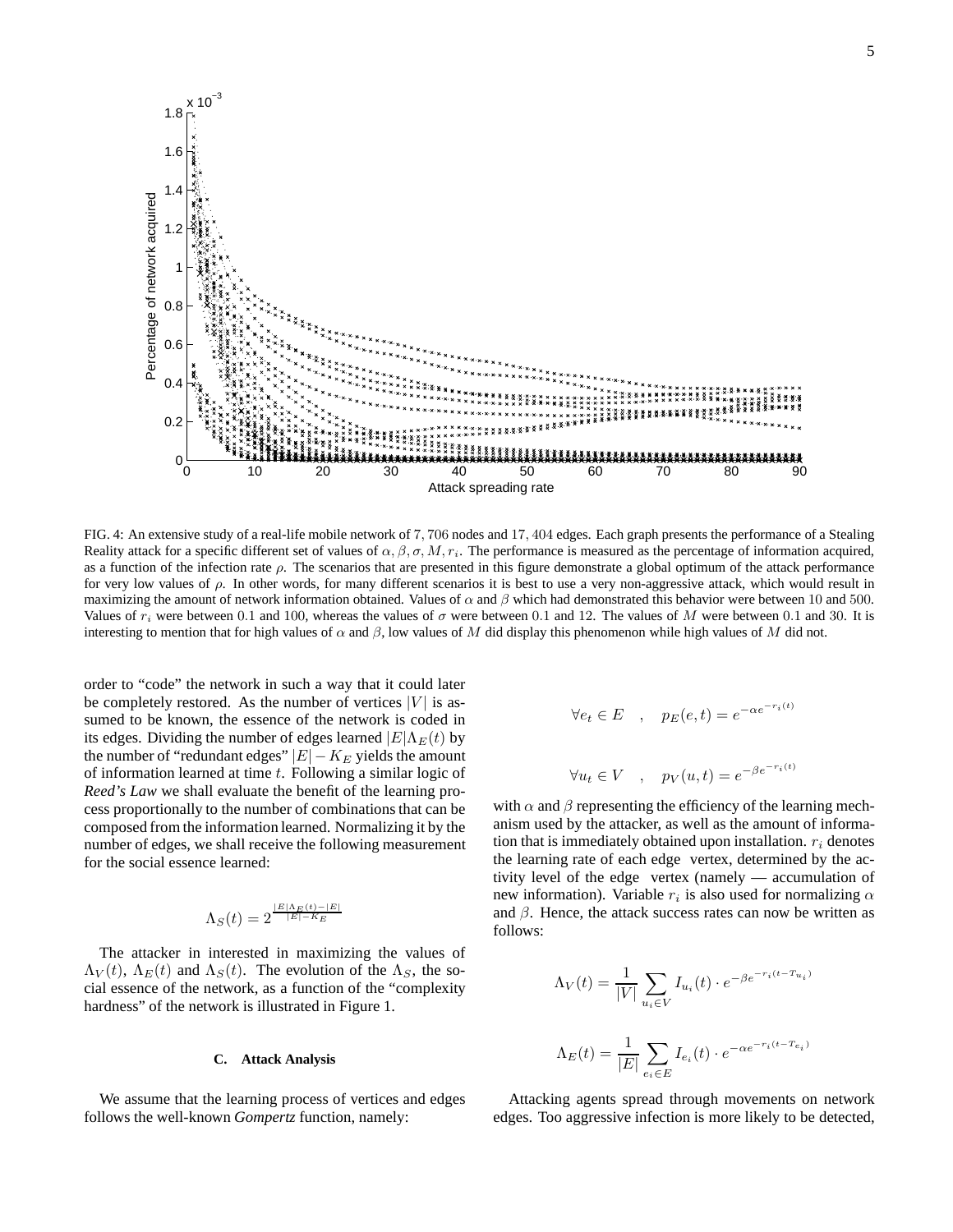causing the accumulation of information concerning the network to be blocked altogether. On the other hand, attack agents that spread too slowly may evade detection for a long period of time, however, the amount of data they gather would still be very limited. In order to predict the detection probability of attacking agents at time t we shall use *Richard's Curve*, for as follows :

$$
p_{detect}(t) = \frac{1}{\left(1 + e^{-\rho(t-M)}\right)^{\frac{1}{\rho}\sigma}}
$$

where  $\rho$  is the probability that an agent would copy itself to a neighboring vertex at each time step,  $\sigma$  is a normalizing constant for the detection mechanism, and M denotes the normalizing constant for the system's initial state. Let  $N_t$  denote the number of infected vertices at time  $t$ . Assuming that vertices infection by their infected neighbors is a random process, the number of infected vertices vertex  $u$  would have at time  $t$ is :

$$
N_t \cdot \frac{deg(u)}{|V|}
$$

The probability that vertex  $u$  would be attacked at time  $t$ equals therefore at least:

$$
p_{attack}(u, t) = 1 - e^{-N_t \cdot \rho \cdot \frac{deg(u)}{\sum_{v \in V} deg(v)}}
$$

and the expected number of infected vertices is :

$$
N_{t+\Delta t} = |V| - \sum_{v \in V} \prod_{i=0}^{t} (1 - p_{attack}(v, i))
$$

The number of infected nodes therefore grows as :

$$
N_{t+\Delta t} = |V| - \sum_{v \in V} \prod_{i=0}^{t} e^{-N_i \cdot \rho \frac{deg(v)}{2|E|}}
$$

From  $N_t$  we can now derive the distribution of the Boolean infection indicators :

$$
p[I_u(t) = 1] = \frac{N_t}{|V|}
$$

$$
p[I_e(t) = 1] = 2\frac{N_t}{|V|} - \frac{N_t^2}{|V|^2}
$$

And the attack probability can now be given as follows :

$$
p_{attack}(u, t + \Delta t) =
$$
  

$$
1 - e^{\rho \frac{deg(u)}{2|E|} \left(-|V| + \sum_{v \in V} \prod_{i=0}^{t} (1 - p_{attack}(v, i))\right)}
$$

This expression can now be used for calculating the distribution of initial infection times of vertices and edges. Note that information is gathered faster as infection rate  $\rho$  increases. However, so does the detection probability. The optimum can therefore be derived by calculating the expectance of the total amount of information obtained (in which the only free parameter is  $\rho$ ) :

$$
\Lambda_E = \int_0^\infty \left( \frac{\partial \Lambda_E(t)}{\partial t} \cdot (1 - p_{detect}(t)) \right) dt
$$
  

$$
\Lambda_V = \int_0^\infty \left( \frac{\partial \Lambda_V(t)}{\partial t} \cdot (1 - p_{detect}(t)) \right) dt
$$

#### **D. Obtaining the Social Essence of a Network**

Recalling the expression that represents the progress of learning the "social essence" of a network, we can see that initially each new edge contributes  $O(1)$  information, and the overall amount of information is therefore kept proportional to  $O(\frac{1}{|E|})$ . As the learning progresses and the logic principles behind the network's structure start to unveil, the amount of information gathered from new edges becomes greater than their linear value. At this point, the overall amount of information becomes greater than  $O(\frac{1}{|E|})$ , and the benefit of acquiring the social structure of the network starts to accelerate. Formally, we can see that this phase is reached when:

$$
\Lambda_E(t) > O\left(1 - \frac{|E| - K_E}{|E|} \ln(|E|)\right)
$$

Let us denote by  $\widehat{\Lambda_E}$  the *Critical Learning Threshold*, above which the learning process of the networks accelerates, as described above (having each new learned edge contributing an increasingly growing amount of information concerning the network's structure), to be defined as follows:

$$
\widehat{\Lambda_E} \triangleq 1 - \frac{|E| - K_E}{|E|} \ln(|E|)
$$

Consequently, in order to provide as strong protection for the network as possible, we should make sure that for every value of  $t$ :

$$
\sum_{e_i \in E} I_{e_i}(t) \cdot e^{-\alpha e^{-r_i(t - T_{e_i})}} < |E| - (|E| - K_E) \ln(|E|)
$$

Alternatively, the attack would prevail when there exist a time t for which the above no longer holds.

Notice that as pointed out above, "weaker" networks (namely, networks of low Kolmogorov complexity) are easy to learn using a limited amount of information. Generalizing this notion, the following question can be asked : How